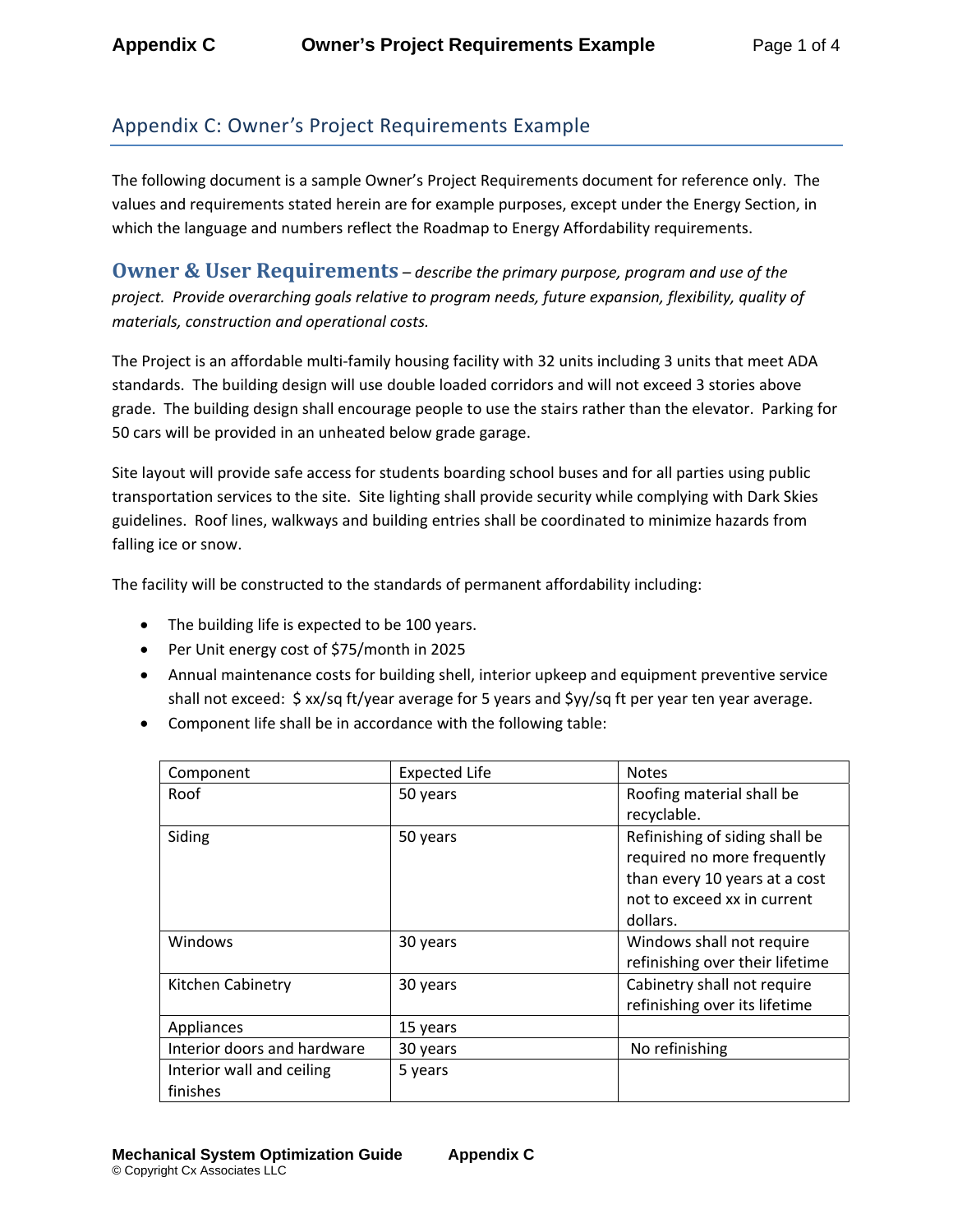| Interior floor finishes common   | 30 years             |                                  |
|----------------------------------|----------------------|----------------------------------|
| areas                            |                      |                                  |
| Interior floor finishes          | 15 years             |                                  |
| apartments                       |                      |                                  |
| Central heating and domestic     | 20 years             |                                  |
| hot water equipment              |                      |                                  |
| Central pumps                    | 15 years             |                                  |
| In unit distribution of heat and | 15 years             | No refinishing required,         |
| ventilation (baseboards,         |                      | Owner should address             |
| diffusers, etc.)                 |                      | cleaning expectations            |
| <b>Ventilation System</b>        | 15 years             |                                  |
| Fixed lighting - lamp life       | 10,000 hours minimum | Spare lamps for in unit lighting |
|                                  |                      | shall be provided to ensure      |
|                                  |                      | replacement lamps are            |
|                                  |                      | available for 15 years.          |

The total budget for the project is \$xxx including y% for soft costs.

*Provide any specific budget limitations for building components or other budget detail that will assist the team specifying and constructing the building that most closely meets the owner's vision during the budgeting process.*

**Environmental and Sustainability Goals** *– describe specific environmental requirements or goals*

The Project will not pursue a LEED rating. However, the following aspects of the design and construction shall be completed in compliance with the related LEED credit requirements as indicated in LEED 2009. Compliance with all LEED prerequisites is required for this project.

Owner selects specific areas that are priorities for the project and lists them here - suggested areas may *include:*

Sustainable Sites – site vegetation, low albedo roof, light pollution

Water Efficiency – reference flow values for plumbing fixtures below

Energy and Environment Credits ‐ including energy performance (see energy goals set below)

Materials and resources – construction waste recycling, regional materials xx%

Indoor Environmental Quality – limit VOCs, include walk‐off areas etc. (see indoor environmental goals below)

**Energy Efficiency Goals** *– describe overall project energy efficiency goals relative to the local energy code, ASHRAE etc. Describe any goals or requirements for building orientation, landscaping, façade, fenestration, envelop, roof and energy systems.*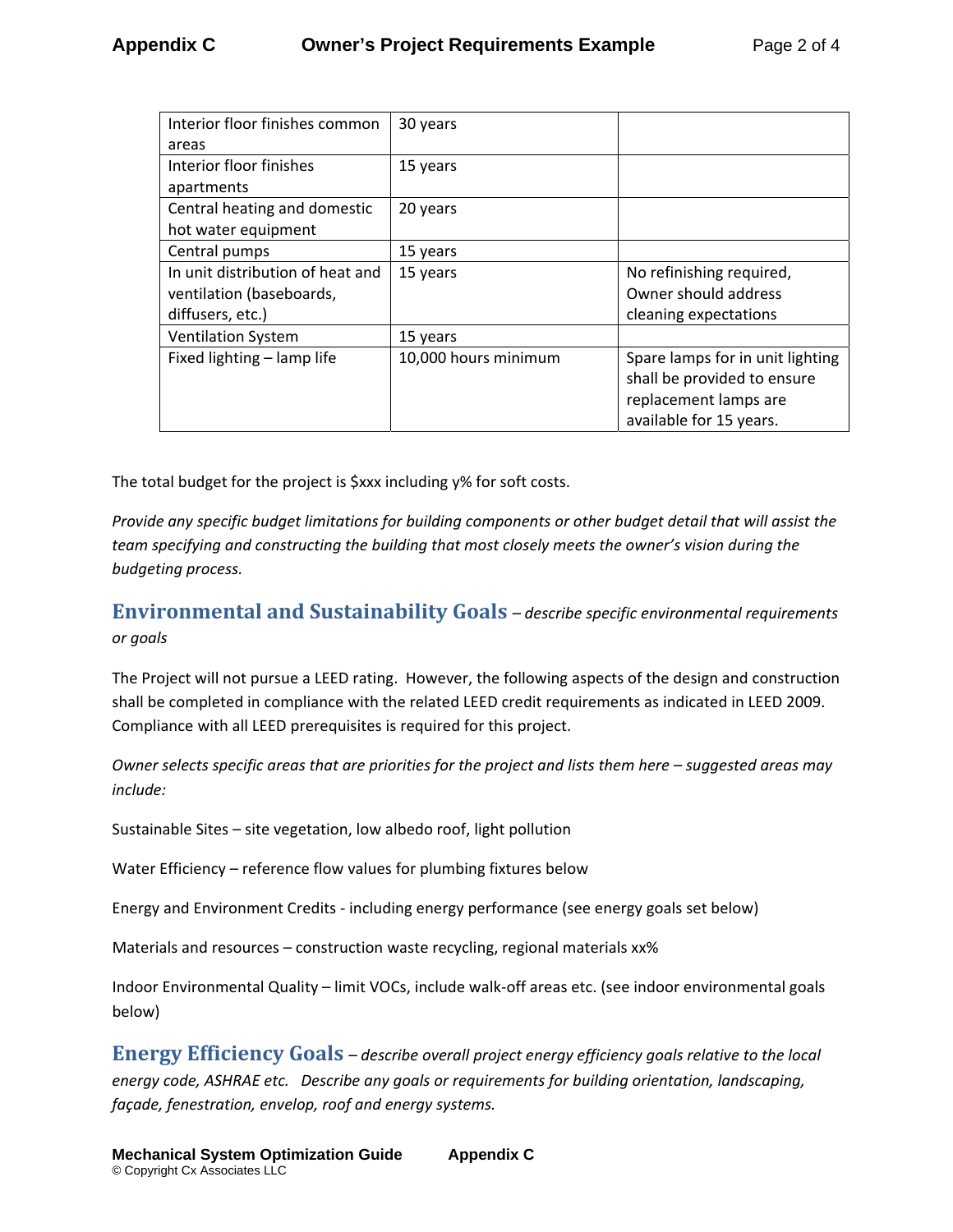The building energy use for heating and ventilation shall not exceed 6 MBTU/sq‐ft/year.

The Project shall be oriented with the long axis running east/west to control solar heat gain. Exterior shading shall be provided on the southern and western façades to minimize direct summer solar incidence. The building envelop shall be designed and constructed in accordance with the permanently affordable option described in the *Roadmap to Affordable Housing Version 1, 2011.* Building Envelop performance testing is required for this project. Testing shall be specified by the architect and performed by an approved testing entity and attended by the Owner's representative, architect and contractor responsible for building shell construction.

The building will be heated and have a mechanical ventilation system. In unit cooling is not included in the design. Building mechanical systems shall be designed and constructed in accordance with the *Mechanical Design Guide for Affordable Housing Version 1, 2011.* Mechanical system commissioning is required and shall be performed by an approved testing entity.

Appliances shall be Energy Star Rated and shall be rated at the highest efficiency level available. Refrigerators shall be Maytag xxx units. Appliances to be furnished to each unit include: Refrigerator – yyy ; dishwasher model yyy. Central laundry facilities shall be provided on each floor including yyy.

In unit lighting shall be linear or compact fluorescent and shall include at least one fixed lighting fixture in every room. Designers shall submit a schedule showing lighting wattage, lamp life, watts per square foot, average and minimum footcandle levels in each space as part of the Basis of Design documentation. Designers shall use IESNA as a guide; however IESNA footcandles should be considered the maximum to be provided by fixed lighting as occupants may provide supplemental lighting where needed. Common area lighting shall be automatically demand controlled and provide a minimal level of night lighting to ensure people are not walking into dark, unlit spaces at night. Use daylighting in common areas to minimize the use of electric lighting use during daytime hours.

**Indoor Environmental Requirements** *– For each program or area describe the intended use, anticipated occupancy, space environmental requirements, including lighting, temperature, humidity, acoustics, air quality and ventilation), desired adjustability of system controls, and accommodations for after‐hours use.*

Common areas including the building main lobby, corridors and stairwells shall maintain a temperature of 72 degrees F in the winter. Summer temperatures shall not generally exceed xx – however, mechanical cooling is not to be included in the design. Shading and ventilation strategies shall be applied to minimize the impacts of hot days.

Dwelling units shall be designed to maintain a temperature of 70 degrees F in the winter. Summer temperatures shall not generally exceed xx – however, mechanical cooling is not to be included in the design. Shading and ventilation strategies shall be applied to minimize temperature rise on hot days.

Time to delivery of hot water to a bathroom sink shall not exceed 10 seconds.